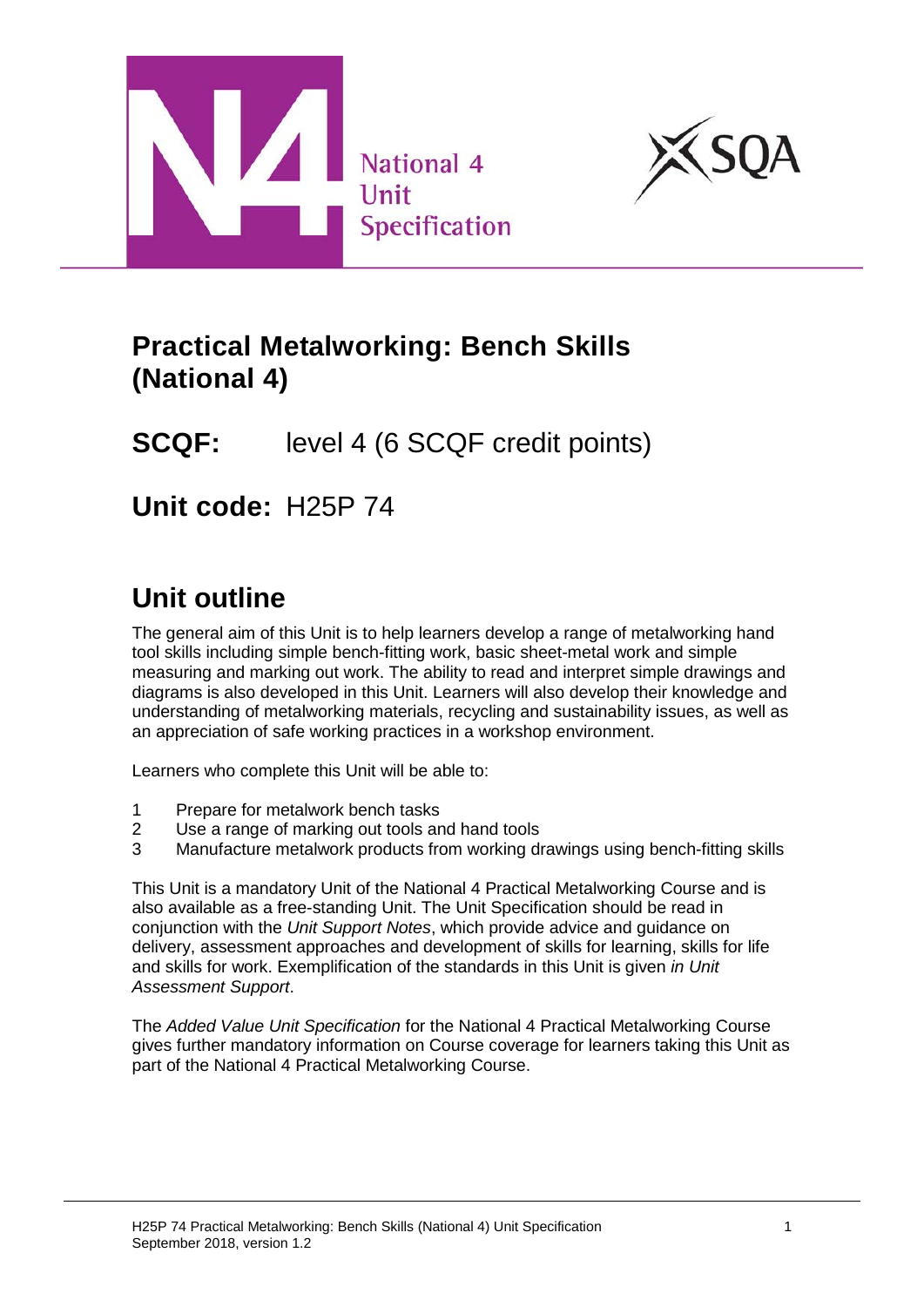### **Recommended entry**

Entry to this Unit is at the discretion of the centre. However, learners would normally be expected to have attained the skills, knowledge and understanding required by one or more of the following or equivalent qualifications and/or experience:

- ♦ National 3 Practical Craft Skills Course or relevant Units
- National 3 Design and Technology Course or relevant Units

In terms of prior learning and experience, relevant experiences and outcomes may also provide an appropriate basis for doing this Unit.

### **Equality and inclusion**

This Unit Specification has been designed to ensure that there are no unnecessary barriers to learning or assessment. The individual needs of learners should be taken into account when planning learning experiences, selecting assessment methods or considering alternative evidence. For further information, please refer to the *Unit Support Notes.*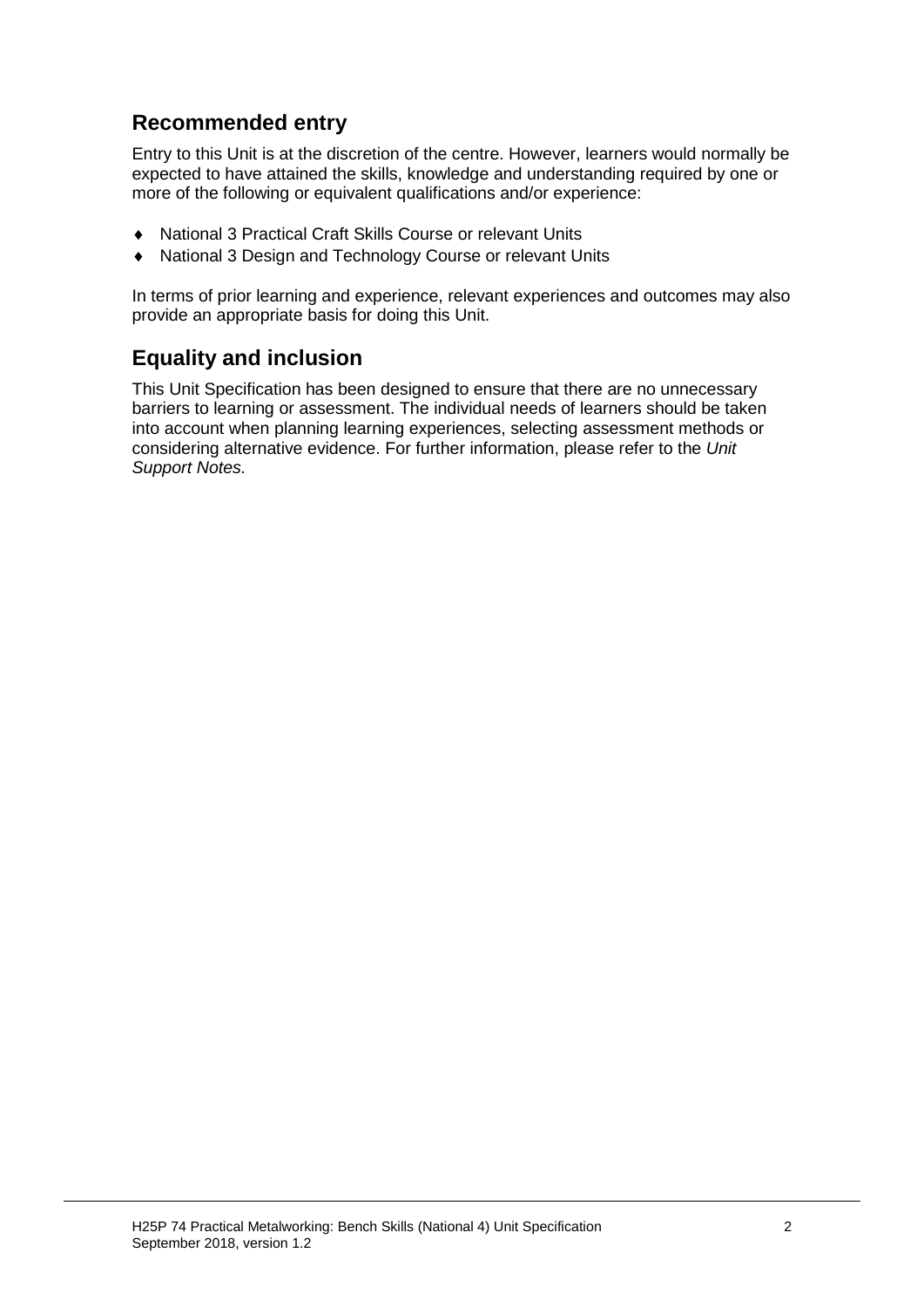# **Standards**

## **Outcomes and assessment standards**

### **Outcome 1**

The learner will:

#### **1 Prepare for metalwork bench tasks by:**

- 1.1 Selecting, with guidance, metalworking tools, equipment and materials appropriate for tasks
- 1.2 Confirming that metalworking tools and equipment are in good condition and safe working order before, during and after use
- 1.3 Using correct names and terminology when referring to common metalworking tools, equipment, materials and processes

### **Outcome 2**

The learner will:

#### **2 Use a range of marking out tools and hand tools by:**

- 2.1 Creating and using datum marks, with guidance
- 2.2 Marking out components or workpieces, with guidance, in accordance with working drawings, with three functional and two linear sizes to within specified tolerances
- 2.3 Using, with guidance, a minimum of four fitting tools, two sheet-metal tools and two measuring tools
- 2.4 Cutting, shaping, forming and fitting metal components, with guidance, using sections and sheet materials
- 2.5 Using tools safely and correctly

### **Outcome 3**

The learner will:

#### **3 Manufacture metalwork products from working drawings using benchfitting skills by:**

- 3.1 Checking materials supplied, with guidance, against working drawings
- 3.2 Manufacturing, with guidance, metalwork products with three functional and two linear sizes within specified tolerances in fitting work, sheet metal work and bending
- 3.3 Working in accordance with recognised procedures and safe working practices
- 3.4 Carrying out good practice in terms of sustainability and recycling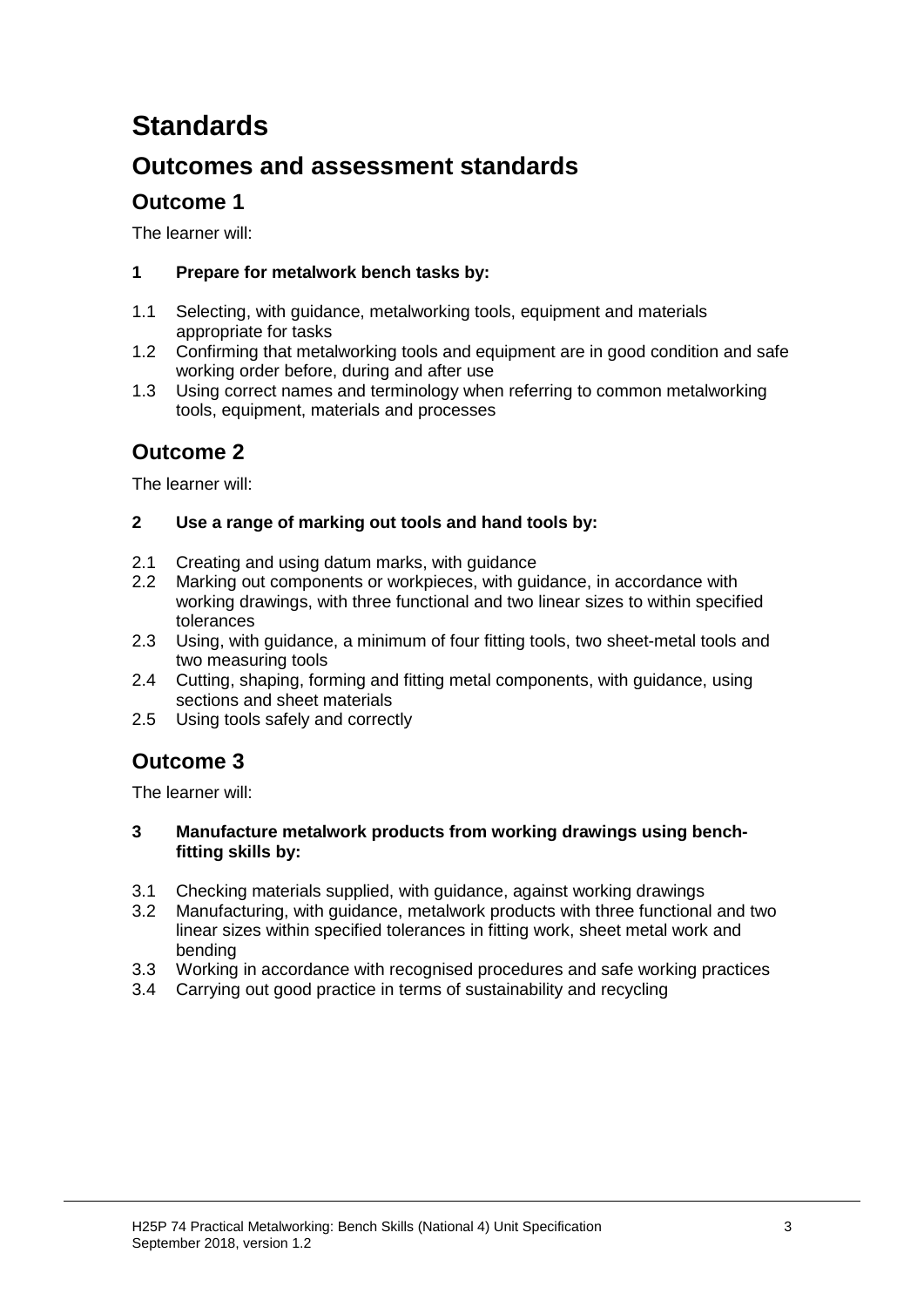## **Evidence Requirements for the Unit**

Assessors should use their professional judgement, subject knowledge and experience, and understanding of their learners, to determine the most appropriate ways to generate evidence and the conditions and contexts in which they are used.

Evidence may be presented for individual Outcomes or it may be gathered for the Unit as a whole through integrating assessment holistically in one single activity. If the latter approach is used, it must be clear how the evidence covers each Outcome.

For this Unit, learners will be required to provide evidence of:

- ♦ knowledge and understanding of a range of practical metalworking hand tools, metals and materials
- ♦ practical skills in simple bench-fitting work, basic sheet-metal work and simple measuring and marking out work
- ♦ knowledge and understanding of sustainability issues and good practice in recycling in practical metalworking activities and environments
- ♦ the ability to work in accordance with recognised procedures and safe working practices

Learners will be expected to produce items from sheet-metal and by using bench-fitting skills.

It is assumed that the workpieces/components and products in this Unit are readily portable. The specified tolerances referred to in the Assessment Standards are:

| <b>Operation</b>        | <b>Tolerance</b>  |  |
|-------------------------|-------------------|--|
| Marking out             | ±1mm              |  |
| Fitting work            | ±1mm              |  |
| Sheet metal work        | ±2mm              |  |
| Bending work            | ±3mm              |  |
| <b>Functional sizes</b> | $±1$ mm on linear |  |

The tolerances are also given assuming that available machinery and equipment can reasonably meet these expectations.

Learners at National 4 level are expected to require a reasonable level of guidance and support throughout practical activities.

Exemplification of assessment is provided in *Unit Assessment Support*. Advice and guidance on possible approaches to assessment is provided in the *Unit Support Notes.*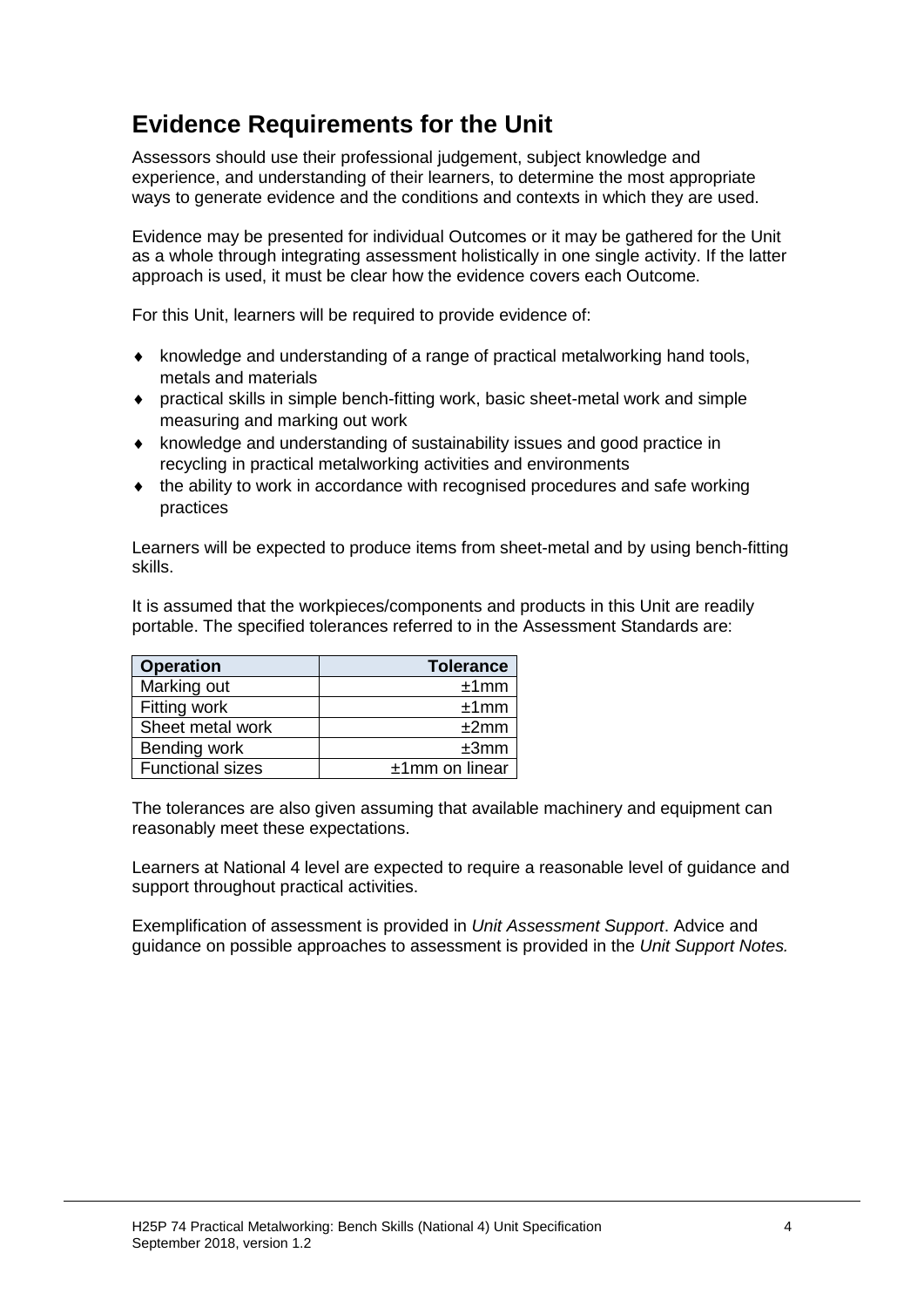## **Assessment standard thresholds**

If a candidate successfully meets the requirements of the specified number of Assessment Standards they will be judged to have passed the Unit overall and no further re-assessment will be required.

The specific requirements for this Unit is as follows:

♦ 8 out of 12 Assessment Standards must be achieved.

It should be noted that there will still be the requirement for candidates to be given the opportunity to meet all Assessment Standards. The above threshold has been put in place to reduce the volume of re-assessment where that is required.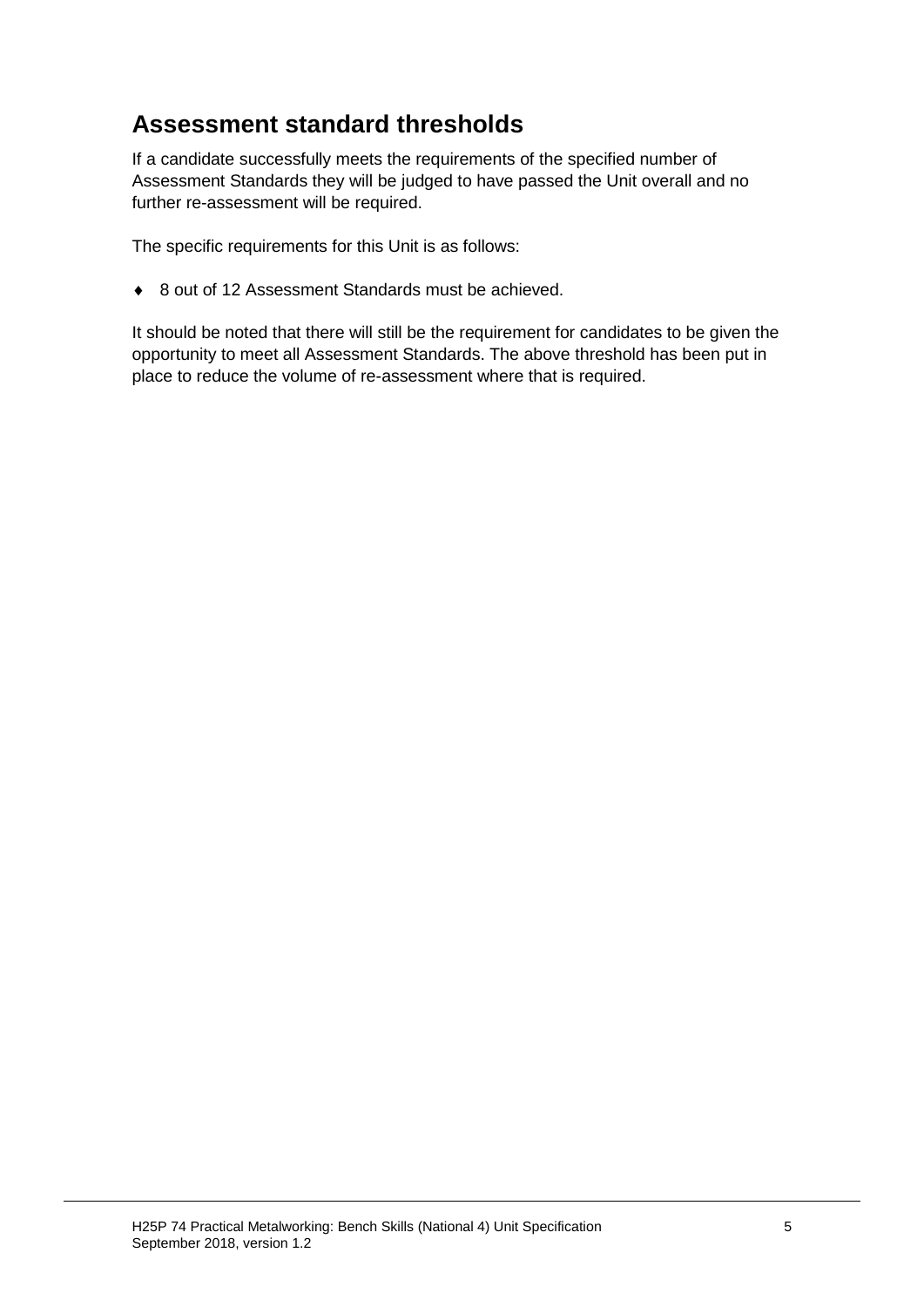## **Development of skills for learning, skills for life and skills for work**

It is expected that learners will develop broad, generic skills through this Unit. The skills that learners will be expected to improve on and develop through the Unit are based on SQA's *Skills Framework: Skills for Learning, Skills for Life and Skills for Work* and drawn from the main skills areas listed below. These must be built into the Unit where there are appropriate opportunities.

#### **2 Numeracy**

2.2 Money, time and measurement

#### **4 Employability, enterprise and citizenship**

4.3 Working with others

#### **5 Thinking skills**

- 5.2 Understanding
- 5.4 Creating

Amplification of these is given in SQA's *Skills Framework: Skills for Learning, Skills for Life and Skills for Work.* The level of these skills should be at the same SCQF level of the Unit and be consistent with the SCQF level descriptor. Further information on building in skills for learning, skills for life and skills for work is given in the *Unit Support Notes.*